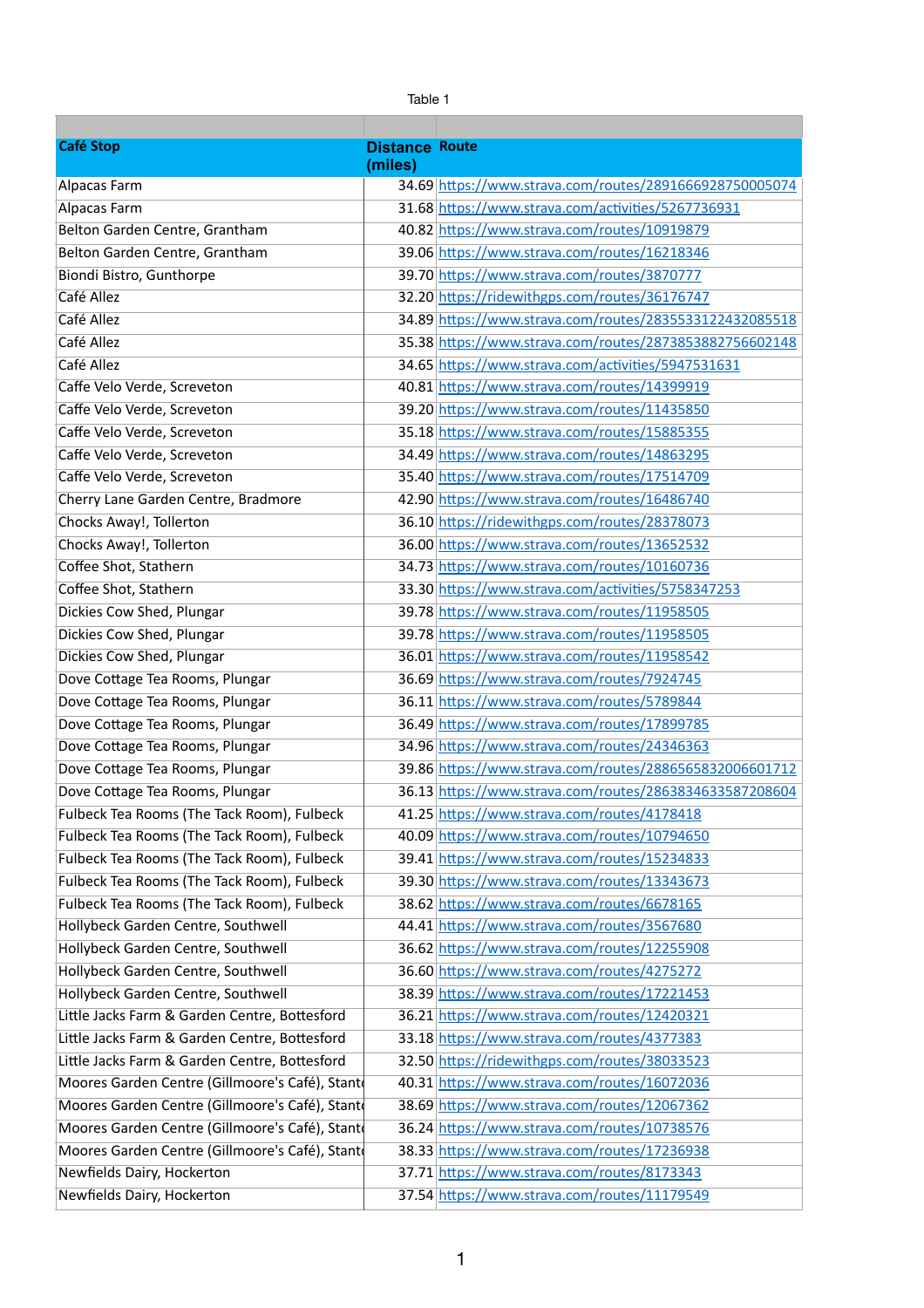| Newfields Dairy, Hockerton                   | 37.04 https://www.strava.com/routes/12919201            |
|----------------------------------------------|---------------------------------------------------------|
| Newfields Dairy, Hockerton                   | 36.65 https://www.strava.com/routes/15459863            |
| Old Forge Tea Rooms, Muston                  | 38.24 https://www.strava.com/routes/14307539            |
| Old Forge Tea Rooms, Muston                  | 35.44 https://www.strava.com/routes/11275040            |
| Old Wharf Tearoom, Hickling                  | 40.23 https://www.strava.com/routes/11330980            |
| Old Wharf Tearoom, Hickling                  | 39.16 https://www.strava.com/routes/12585827            |
| Old Wharf Tearoom, Hickling                  | 39.13 https://www.strava.com/routes/12644472            |
| Old Wharf Tearoom, Hickling                  | 38.65 https://www.strava.com/routes/11752872            |
| Old Wharf Tearoom, Hickling                  | 38.40 https://www.strava.com/routes/11627364            |
| Old Wharf Tearoom, Hickling                  | 37.88 https://www.strava.com/routes/17124708            |
| Old Wharf Tearoom, Hickling                  | 37.30 https://ridewithgps.com/routes/28682348           |
| Old Wharf Tearoom, Hickling                  | 35.09 https://www.strava.com/routes/15455719            |
| Old Wharf Tearoom, Hickling                  | 39.07 https://www.strava.com/routes/17473031            |
| Old Wharf Tearoom, Hickling                  | 35.40 https://ridewithgps.com/routes/36024404           |
| Old Wharf Tearoom, Hickling                  | 36.90 https://www.strava.com/routes/2901788513789342804 |
| On The Sands Café & Deli, Long Clawson       | 40.47 https://www.strava.com/routes/4221068             |
| On The Sands Café & Deli, Long Clawson       | 39.28 https://www.strava.com/routes/4835102             |
| On The Sands Café & Deli, Long Clawson       | 34.07 https://www.strava.com/routes/3947847             |
| Pearson's Nursery & Tea Room, Collingham     | 34.86 https://www.strava.com/routes/12160189            |
| Pearson's Nursery & Tea Room, Collingham     | 34.76 https://www.strava.com/routes/2605054             |
| Pearson's Nursery & Tea Room, Collingham     | 40.90 https://ridewithgps.com/routes/37374268           |
| Side House, Claypole                         | 37.70 https://www.strava.com/routes/17121977            |
| Syston Park Farm Shop (Fruit Farm), Grantham | 41.64 https://www.strava.com/routes/13538029            |
| Syston Park Farm Shop (Fruit Farm), Grantham | 39.55 https://www.strava.com/routes/14059780            |
| Syston Park Farm Shop (Fruit Farm), Grantham | 38.75 https://www.strava.com/routes/10072175            |
| The Fuel Tank at The Engine Yard, Belvoir    | 33.99 https://www.strava.com/routes/12521397            |
| The Picture Café (Number Sixteen), Bingham   | 34.74 https://www.strava.com/routes/4026122             |
|                                              |                                                         |

## 2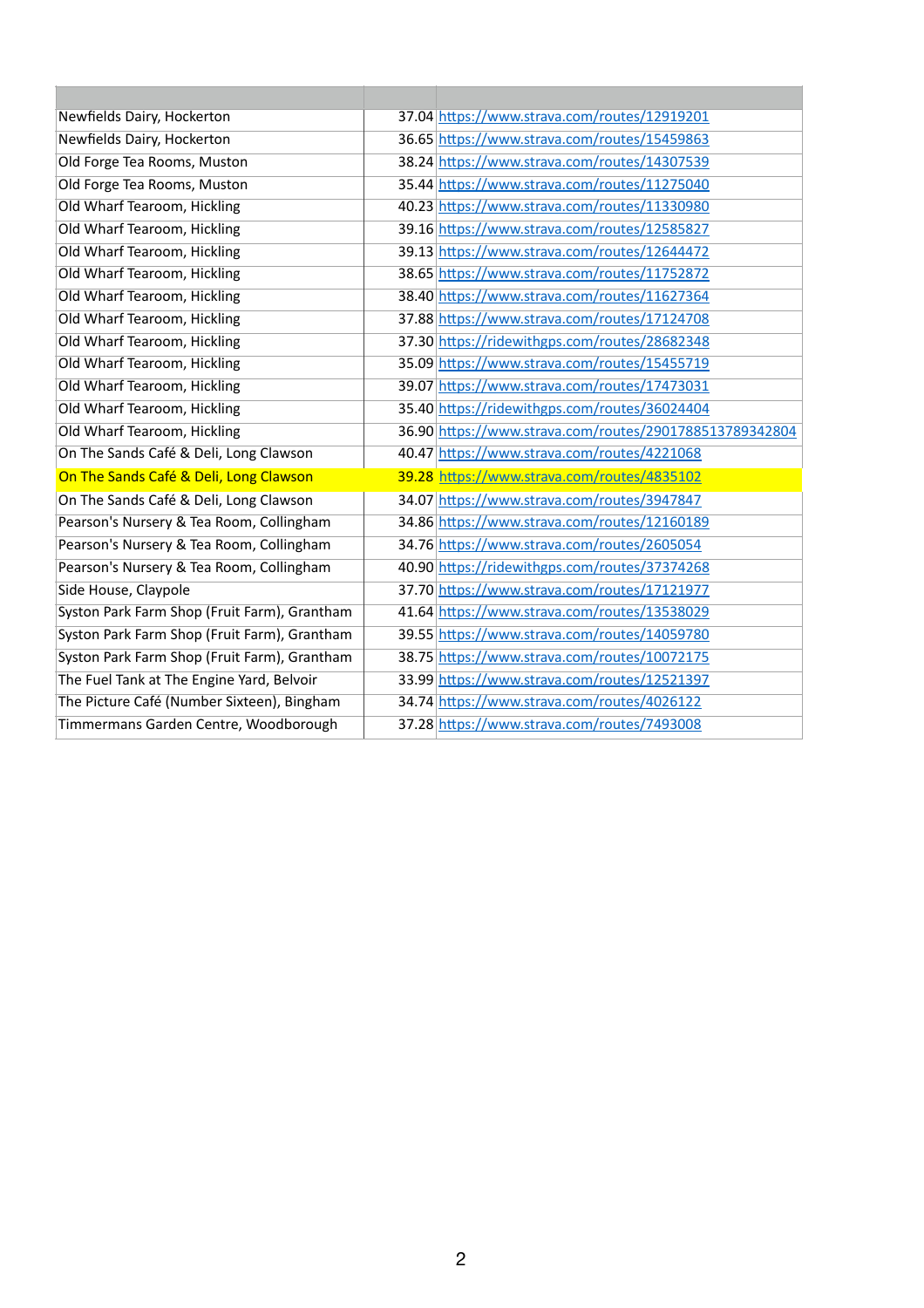| <b>Café Stop</b>                                                                                               | <b>Café Web Site</b>           |                                                               |  |
|----------------------------------------------------------------------------------------------------------------|--------------------------------|---------------------------------------------------------------|--|
| Alpacas Farm                                                                                                   | https://visitalpacas.co.uk/    |                                                               |  |
| Alpacas Farm                                                                                                   | https://visitalpacas.co.uk/    |                                                               |  |
| Belton Garden Centre, Grantham                                                                                 |                                | http://www.beltongardencentre.co.uk/coffee-shop/              |  |
| Belton Garden Centre, Grantham                                                                                 |                                | http://www.beltongardencentre.co.uk/coffee-shop/              |  |
| Biondi Bistro, Gunthorpe                                                                                       |                                | https://www.godine.co.uk/biondi-bistro-gunthorpe              |  |
| Café Allez                                                                                                     | https://cafeallez.uk/          |                                                               |  |
| Café Allez                                                                                                     | https://cafeallez.uk/          |                                                               |  |
| Café Allez                                                                                                     | https://cafeallez.uk/          |                                                               |  |
| Café Allez                                                                                                     | https://cafeallez.uk/          |                                                               |  |
| Caffe Velo Verde, Screveton                                                                                    |                                | https://caffeveloverde.wordpress.com/                         |  |
| Caffe Velo Verde, Screveton                                                                                    |                                | https://caffeveloverde.wordpress.com/                         |  |
| Caffe Velo Verde, Screveton                                                                                    |                                | https://caffeveloverde.wordpress.com/                         |  |
| Caffe Velo Verde, Screveton                                                                                    |                                | https://caffeveloverde.wordpress.com/                         |  |
| Caffe Velo Verde, Screveton                                                                                    |                                | https://caffeveloverde.wordpress.com/                         |  |
| Cherry Lane Garden Centre, Bradmore                                                                            |                                | https://www.cherry-lane.co.uk/static/store-bradmore.html      |  |
| Chocks Away!, Tollerton                                                                                        |                                | https://www.facebook.com/ChocksAwayCafe/                      |  |
| Chocks Away!, Tollerton                                                                                        |                                | https://www.facebook.com/ChocksAwayCafe/                      |  |
| Coffee Shot, Stathern                                                                                          | https://www.coffee-shot.co.uk/ |                                                               |  |
| Coffee Shot, Stathern                                                                                          | https://www.coffee-shot.co.uk/ |                                                               |  |
| Dickies Cow Shed, Plungar                                                                                      |                                | https://www.dickiesbutchers.co.uk/the-cow-shed                |  |
| Dickies Cow Shed, Plungar                                                                                      |                                | https://www.dickiesbutchers.co.uk/the-cow-shed                |  |
| Dickies Cow Shed, Plungar                                                                                      |                                | https://www.dickiesbutchers.co.uk/the-cow-shed                |  |
| Dove Cottage Tea Rooms, Plungar                                                                                |                                | http://www.dovecottage.org/tea-room-shop/                     |  |
| Dove Cottage Tea Rooms, Plungar                                                                                |                                | http://www.dovecottage.org/tea-room-shop/                     |  |
| Dove Cottage Tea Rooms, Plungar                                                                                |                                | http://www.dovecottage.org/tea-room-shop/                     |  |
| Dove Cottage Tea Rooms, Plungar                                                                                |                                | http://www.dovecottage.org/tea-room-shop/                     |  |
| Dove Cottage Tea Rooms, Plungar                                                                                |                                | http://www.dovecottage.org/tea-room-shop/                     |  |
| Dove Cottage Tea Rooms, Plungar                                                                                |                                | http://www.dovecottage.org/tea-room-shop/                     |  |
| Fulbeck Tea Rooms (The Tack Room), Fulbeck                                                                     |                                | http://www.cuttinglane.com/fulbecktearooms.htm                |  |
| Fulbeck Tea Rooms (The Tack Room), Fulbeck                                                                     |                                | http://www.cuttinglane.com/fulbecktearooms.htm                |  |
| Fulbeck Tea Rooms (The Tack Room), Fulbeck                                                                     |                                | http://www.cuttinglane.com/fulbecktearooms.htm                |  |
| Fulbeck Tea Rooms (The Tack Room), Fulbeck                                                                     |                                | http://www.cuttinglane.com/fulbecktearooms.htm                |  |
| Fulbeck Tea Rooms (The Tack Room), Fulbeck                                                                     |                                | http://www.cuttinglane.com/fulbecktearooms.htm                |  |
| Hollybeck Garden Centre, Southwell                                                                             |                                | http://www.hollybeck.co.uk/Content/TeaRoom/TopiaryTeaRoom.asp |  |
| Hollybeck Garden Centre, Southwell                                                                             |                                | http://www.hollybeck.co.uk/Content/TeaRoom/TopiaryTeaRoom.asp |  |
| Hollybeck Garden Centre, Southwell                                                                             |                                | http://www.hollybeck.co.uk/Content/TeaRoom/TopiaryTeaRoom.asp |  |
| Hollybeck Garden Centre, Southwell                                                                             |                                | http://www.hollybeck.co.uk/Content/TeaRoom/TopiaryTeaRoom.asp |  |
| Little Jacks Farm & Garden Centre, Bottesford                                                                  |                                | https://www.littlejacksfarm.co.uk/Cafe.html                   |  |
| Little Jacks Farm & Garden Centre, Bottesford                                                                  |                                | https://www.littlejacksfarm.co.uk/Cafe.html                   |  |
| Little Jacks Farm & Garden Centre, Bottesford                                                                  |                                | https://www.littlejacksfarm.co.uk/Cafe.html                   |  |
|                                                                                                                |                                |                                                               |  |
| Moores Garden Centre (Gillmoore's Café), Stant(http://www.mooresnurseriesandgardencentre.co.uk/gillmoores-cafe |                                |                                                               |  |
| Moores Garden Centre (Gillmoore's Café), Stant http://www.mooresnurseriesandgardencentre.co.uk/gillmoores-cafe |                                |                                                               |  |
| Moores Garden Centre (Gillmoore's Café), Stant(http://www.mooresnurseriesandgardencentre.co.uk/gillmoores-cafe |                                |                                                               |  |
| Moores Garden Centre (Gillmoore's Café), Stant(http://www.mooresnurseriesandgardencentre.co.uk/gillmoores-cafe |                                |                                                               |  |
| Newfields Dairy, Hockerton                                                                                     | http://newfieldicecream.com/   |                                                               |  |
| Newfields Dairy, Hockerton                                                                                     | http://newfieldicecream.com/   |                                                               |  |